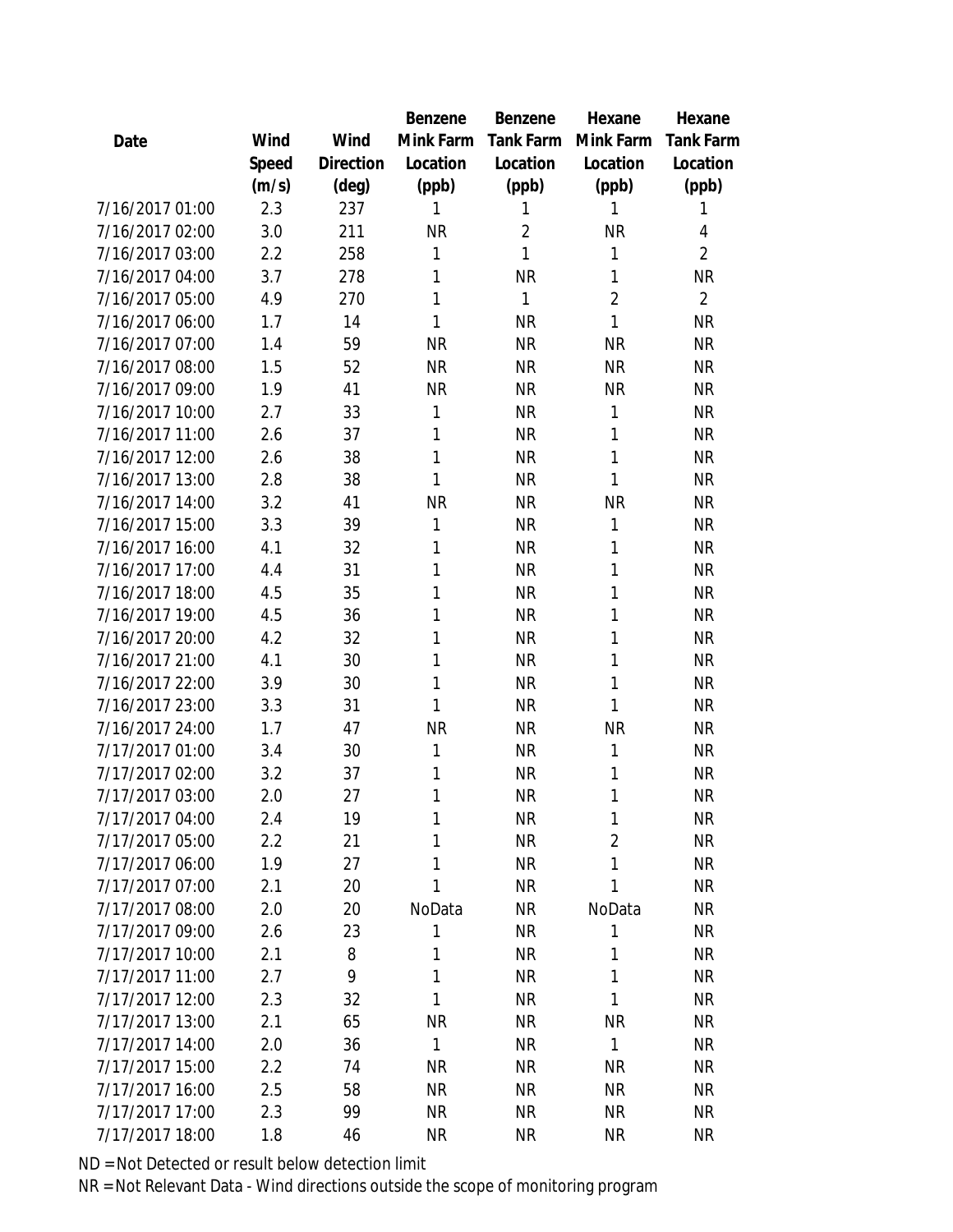|                 |       |           | Benzene   | Benzene          | Hexane    | Hexane           |
|-----------------|-------|-----------|-----------|------------------|-----------|------------------|
| Date            | Wind  | Wind      | Mink Farm | <b>Tank Farm</b> | Mink Farm | <b>Tank Farm</b> |
|                 | Speed | Direction | Location  | Location         | Location  | Location         |
|                 | (m/s) | (deg)     | (ppb)     | (ppb)            | (ppb)     | (ppb)            |
| 7/17/2017 19:00 | 1.6   | 64        | <b>NR</b> | <b>NR</b>        | <b>NR</b> | <b>NR</b>        |
| 7/17/2017 20:00 | 1.8   | 85        | <b>NR</b> | <b>NR</b>        | <b>NR</b> | <b>NR</b>        |
| 7/17/2017 21:00 | 2.6   | 108       | <b>NR</b> | <b>NR</b>        | <b>NR</b> | <b>NR</b>        |
| 7/17/2017 22:00 | 2.6   | 111       | <b>NR</b> | <b>NR</b>        | <b>NR</b> | <b>NR</b>        |
| 7/17/2017 23:00 | 1.8   | 76        | <b>NR</b> | <b>NR</b>        | <b>NR</b> | <b>NR</b>        |
| 7/17/2017 24:00 | 1.7   | 79        | <b>NR</b> | <b>NR</b>        | <b>NR</b> | <b>NR</b>        |
| 7/18/2017 01:00 | 1.7   | 79        | <b>NR</b> | <b>NR</b>        | <b>NR</b> | <b>NR</b>        |
| 7/18/2017 02:00 | 1.5   | 76        | <b>NR</b> | <b>NR</b>        | <b>NR</b> | <b>NR</b>        |
| 7/18/2017 03:00 | 0.8   | 62        | <b>NR</b> | <b>NR</b>        | <b>NR</b> | <b>NR</b>        |
| 7/18/2017 04:00 | 1.1   | 66        | <b>NR</b> | <b>NR</b>        | <b>NR</b> | <b>NR</b>        |
| 7/18/2017 05:00 | 0.7   | 110       | <b>NR</b> | <b>NR</b>        | <b>NR</b> | <b>NR</b>        |
| 7/18/2017 06:00 | 0.5   | 191       | <b>NR</b> | 1                | <b>NR</b> | $\mathbf{1}$     |
| 7/18/2017 07:00 | 0.0   | 314       | 1         | <b>NR</b>        | 1         | <b>NR</b>        |
| 7/18/2017 08:00 | 0.4   | 158       | <b>NR</b> | <b>NR</b>        | <b>NR</b> | <b>NR</b>        |
| 7/18/2017 09:00 | 1.1   | 202       | <b>NR</b> | $\overline{2}$   | <b>NR</b> | 3                |
| 7/18/2017 10:00 | 0.9   | 218       | <b>NR</b> | 1                | <b>NR</b> | $\overline{2}$   |
| 7/18/2017 11:00 | 1.9   | 238       | 1         | 1                | 1         | 5                |
| 7/18/2017 12:00 | 2.3   | 277       | 1         | <b>NR</b>        | 1         | <b>NR</b>        |
| 7/18/2017 13:00 | 2.3   | 257       | 1         | 1                | 1         | 1                |
| 7/18/2017 14:00 | 2.2   | 230       | 1         | 1                | 1         | 1                |
| 7/18/2017 15:00 | 2.0   | 261       | 1         | 1                | 1         | 1                |
| 7/18/2017 16:00 | 2.1   | 222       | ΝR        | 1                | <b>NR</b> | 1                |
| 7/18/2017 17:00 | 2.1   | 237       | 1         | 1                | 1         | 1                |
| 7/18/2017 18:00 | 2.7   | 250       | 1         | 1                | 1         | $\mathbf{1}$     |
| 7/18/2017 19:00 | 2.5   | 240       | 1         | 1                | 1         | $\overline{2}$   |
| 7/18/2017 20:00 | 3.3   | 185       | <b>NR</b> | 1                | <b>NR</b> | 1                |
| 7/18/2017 21:00 | 3.0   | 183       | <b>NR</b> | 1                | <b>NR</b> | 1                |
| 7/18/2017 22:00 | 2.7   | 187       | <b>NR</b> | 1                | NR        | 1                |
| 7/18/2017 23:00 | 2.5   | 192       | <b>NR</b> | 1                | <b>NR</b> | 1                |
| 7/18/2017 24:00 | 2.8   | 206       | <b>NR</b> | 1                | <b>NR</b> | 1                |
| 7/19/2017 01:00 | 2.0   | 244       | 1         | 1                | 1         | 1                |
| 7/19/2017 02:00 | 1.2   | 238       | 1         | 1                | 1         | 1                |
| 7/19/2017 03:00 | 1.2   | 255       | 1         | 1                | 1         | 1                |
| 7/19/2017 04:00 | 1.2   | 248       | 1         | 1                | 1         | 3                |
| 7/19/2017 05:00 | 1.5   | 204       | <b>NR</b> | 1                | <b>NR</b> | 4                |
| 7/19/2017 06:00 | 1.9   | 243       | 1         | 1                | 1         | $\overline{2}$   |
| 7/19/2017 07:00 | 1.6   | 215       | <b>NR</b> | 1                | <b>NR</b> | $\overline{2}$   |
| 7/19/2017 08:00 | 2.4   | 253       | 1         | 1                | 1         | 1                |
| 7/19/2017 09:00 | 2.4   | 267       | 1         | 1                | 1         | $\overline{2}$   |
| 7/19/2017 10:00 | 2.3   | 256       | 1         | 1                | 1         | $\mathbf{1}$     |
| 7/19/2017 11:00 | 2.4   | 265       | 1         | 1                | 1         | $\mathbf{1}$     |
| 7/19/2017 12:00 | 1.8   | 303       | 1         | <b>NR</b>        | 1         | <b>NR</b>        |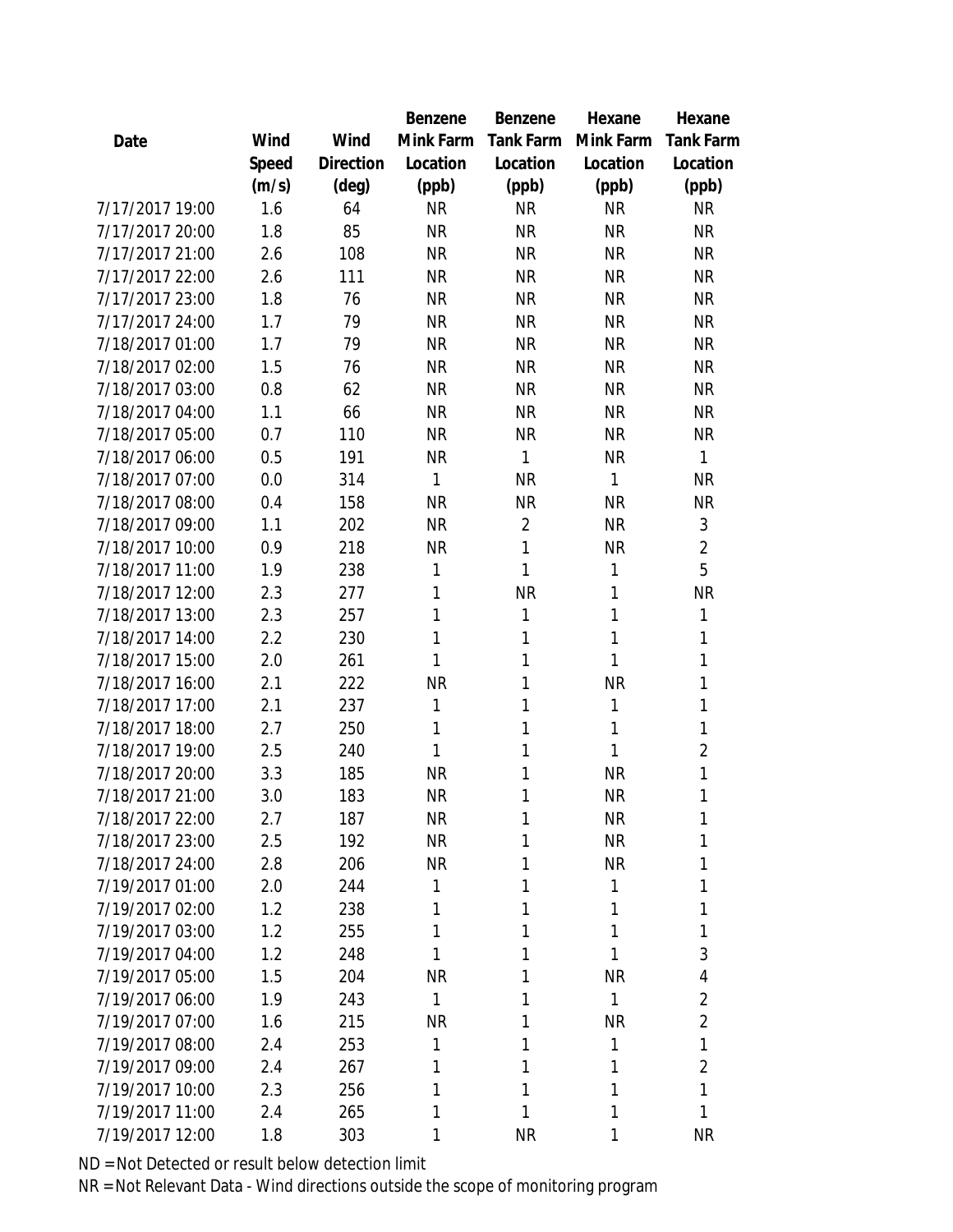|                 |       |                | Benzene        | Benzene   | Hexane    | Hexane           |
|-----------------|-------|----------------|----------------|-----------|-----------|------------------|
| Date            | Wind  | Wind           | Mink Farm      | Tank Farm | Mink Farm | <b>Tank Farm</b> |
|                 | Speed | Direction      | Location       | Location  | Location  | Location         |
|                 | (m/s) | $(\text{deg})$ | (ppb)          | (ppb)     | (ppb)     | (ppb)            |
| 7/19/2017 13:00 | 1.9   | 258            | 1              | 1         | 1         | 1                |
| 7/19/2017 14:00 | 1.8   | 248            | 1              | 1         | 1         | 1                |
| 7/19/2017 15:00 | 1.5   | 110            | <b>NR</b>      | <b>NR</b> | <b>NR</b> | <b>NR</b>        |
| 7/19/2017 16:00 | 2.2   | 69             | <b>NR</b>      | <b>NR</b> | <b>NR</b> | <b>NR</b>        |
| 7/19/2017 17:00 | 2.7   | 69             | <b>NR</b>      | <b>NR</b> | <b>NR</b> | <b>NR</b>        |
| 7/19/2017 18:00 | 1.8   | 117            | <b>NR</b>      | <b>NR</b> | <b>NR</b> | <b>NR</b>        |
| 7/19/2017 19:00 | 2.5   | 122            | <b>NR</b>      | <b>NR</b> | <b>NR</b> | <b>NR</b>        |
| 7/19/2017 20:00 | 2.0   | 102            | <b>NR</b>      | <b>NR</b> | <b>NR</b> | <b>NR</b>        |
| 7/19/2017 21:00 | 1.5   | 82             | <b>NR</b>      | <b>NR</b> | <b>NR</b> | <b>NR</b>        |
| 7/19/2017 22:00 | 4.3   | 352            | 1              | <b>NR</b> | 1         | <b>NR</b>        |
| 7/19/2017 23:00 | 2.8   | 36             | 1              | <b>NR</b> | 1         | <b>NR</b>        |
| 7/19/2017 24:00 | 1.1   | 50             | <b>NR</b>      | <b>NR</b> | <b>NR</b> | <b>NR</b>        |
| 7/20/2017 01:00 | 3.0   | 164            | <b>NR</b>      | <b>NR</b> | <b>NR</b> | <b>NR</b>        |
| 7/20/2017 02:00 | 2.5   | 177            | <b>NR</b>      | 1         | <b>NR</b> | $\mathbf{1}$     |
| 7/20/2017 03:00 | 2.7   | 176            | <b>NR</b>      | 1         | <b>NR</b> | 1                |
| 7/20/2017 04:00 | 2.1   | 180            | <b>NR</b>      | 1         | <b>NR</b> | 1                |
| 7/20/2017 05:00 | 1.1   | 59             | <b>NR</b>      | <b>NR</b> | <b>NR</b> | <b>NR</b>        |
| 7/20/2017 06:00 | 1.6   | 151            | <b>NR</b>      | <b>NR</b> | <b>NR</b> | <b>NR</b>        |
| 7/20/2017 07:00 | 1.9   | 46             | <b>NR</b>      | <b>NR</b> | <b>NR</b> | <b>NR</b>        |
| 7/20/2017 08:00 | 2.9   | 108            | <b>NR</b>      | <b>NR</b> | <b>NR</b> | <b>NR</b>        |
| 7/20/2017 09:00 | 3.5   | 172            | <b>NR</b>      | 1         | <b>NR</b> | 1                |
| 7/20/2017 10:00 | 3.6   | 185            | <b>NR</b>      | 1         | <b>NR</b> | 1                |
| 7/20/2017 11:00 | 3.9   | 201            | <b>NR</b>      | 1         | <b>NR</b> | 1                |
| 7/20/2017 12:00 | 4.8   | 213            | <b>NR</b>      | 1         | <b>NR</b> | $\mathbf 1$      |
| 7/20/2017 13:00 | 5.4   | 229            | <b>NR</b>      | 1         | <b>NR</b> | 1                |
| 7/20/2017 14:00 | 4.9   | 254            | 1              | 1         | 1         | $\overline{2}$   |
| 7/20/2017 15:00 | 3.9   | 264            | 1              | 1         | 1         | $\overline{2}$   |
| 7/20/2017 16:00 | 3.4   | 261            | 1              | 1         | 1         | $\overline{2}$   |
| 7/20/2017 17:00 | 2.8   | 258            | 1              | 1         | 1         | $\overline{2}$   |
| 7/20/2017 18:00 | 2.3   | 270            | 1              | 1         | 1         | 1                |
| 7/20/2017 19:00 | 1.7   | 274            | 1              | 1         | 1         | 1                |
| 7/20/2017 20:00 | 1.9   | 78             | <b>NR</b>      | <b>NR</b> | <b>NR</b> | <b>NR</b>        |
| 7/20/2017 21:00 | 1.7   | 85             | <b>NR</b>      | <b>NR</b> | <b>NR</b> | <b>NR</b>        |
| 7/20/2017 22:00 | 1.5   | 89             | <b>NR</b>      | <b>NR</b> | <b>NR</b> | <b>NR</b>        |
| 7/20/2017 23:00 | 1.3   | 64             | <b>NR</b>      | <b>NR</b> | <b>NR</b> | <b>NR</b>        |
| 7/20/2017 24:00 | 1.3   | 82             | <b>NR</b>      | <b>NR</b> | <b>NR</b> | <b>NR</b>        |
| 7/21/2017 01:00 | 1.4   | 65             | <b>NR</b>      | <b>NR</b> | <b>NR</b> | <b>NR</b>        |
| 7/21/2017 02:00 | 1.3   | $\overline{7}$ | 1              | <b>NR</b> | 1         | <b>NR</b>        |
| 7/21/2017 03:00 | 2.3   | 203            | <b>NR</b>      | 1         | <b>NR</b> | $\mathbf{1}$     |
| 7/21/2017 04:00 | 0.5   | 87             | <b>NR</b>      | <b>NR</b> | <b>NR</b> | <b>NR</b>        |
| 7/21/2017 05:00 | 0.9   | 319            | 2              | <b>NR</b> | 5         | <b>NR</b>        |
| 7/21/2017 06:00 | 0.7   | 36             | $\overline{2}$ | <b>NR</b> | 6         | <b>NR</b>        |